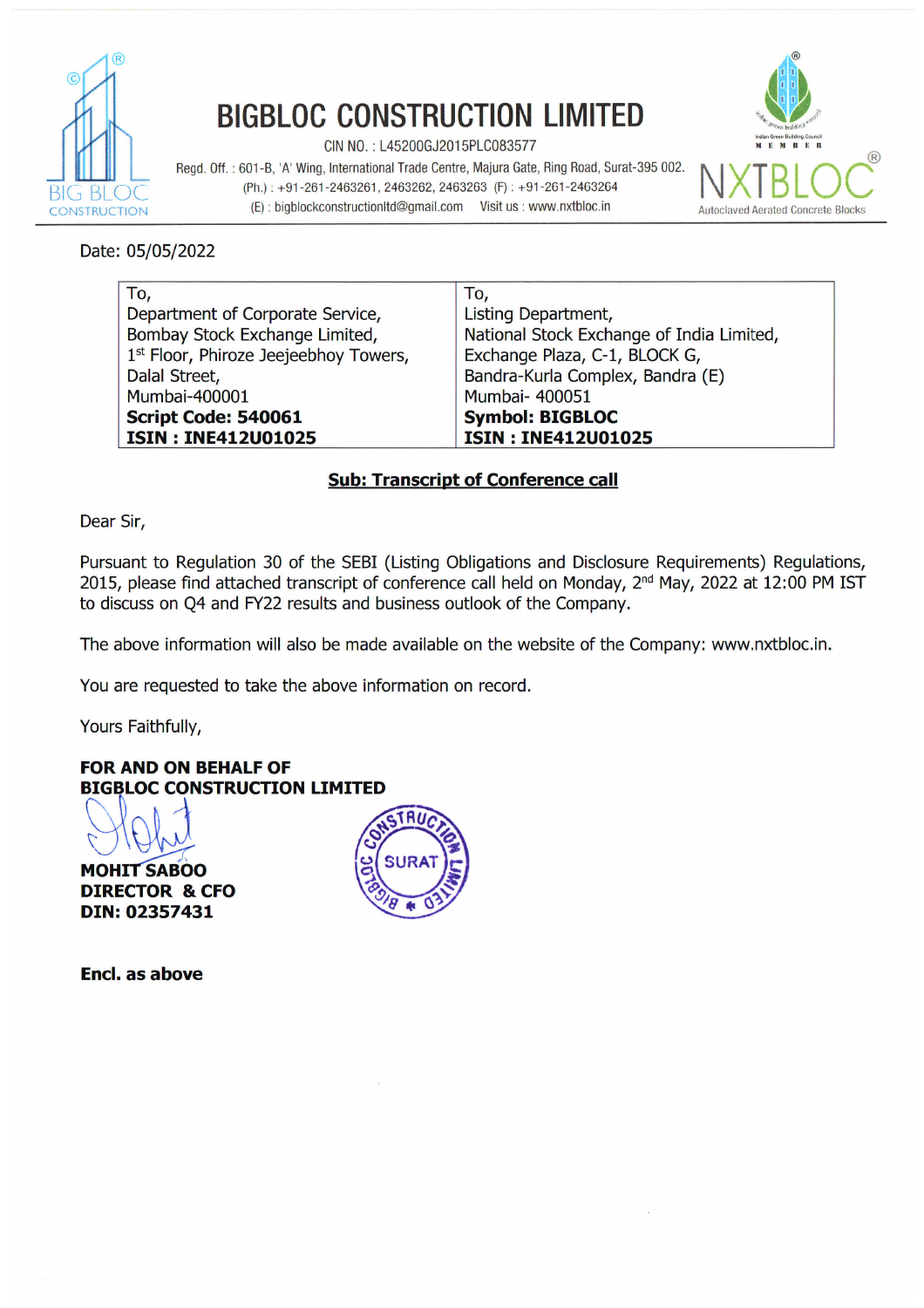

# "Bigbloc Construction Limited Q4 FY2022 Earnings Conference Call"

May 02, 2022





**ANALYST**: **MR. KARAN THAKKER - S-ANCIAL TECHNOLOGIES MANAGEMENT**: **MR. NARAYAN SABOO - CHAIRMAN & EXECUTIVE DIRECTOR – BIGBLOC CONSTRUCTION LIMITED**

CHORUS CALLE

**MR. NARESH SABOO - MANAGING DIRECTOR – BIGBLOC CONSTRUCTION LIMITED**

**MR. MOHIT SABOO – DIRECTOR & CHIEF FINANCIAL OFFICER - BIGBLOC CONSTRUCTION LIMITED**

**MR. MANISH SABOO - MARKETING & STRATEGY - BIGBLOC CONSTRUCTION LIMITED**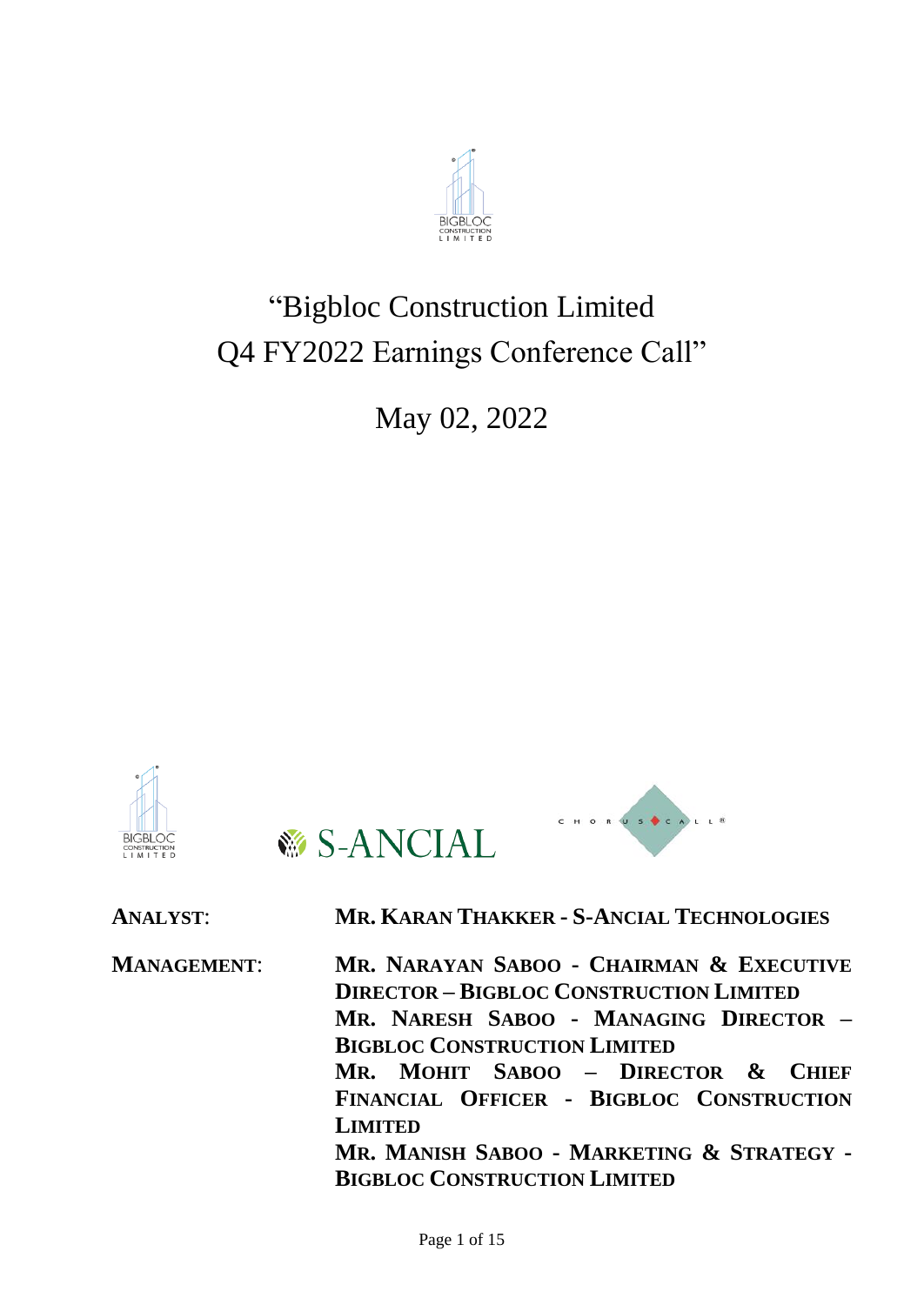

**Moderator:** Ladies and gentlemen, good day and welcome to Q4 & FY2022 earnings conference call of Bigbloc Construction Limited. As a reminder all participant lines will be in the listen only mode and there will be an opportunity for you to ask questions after the presentation concludes. Should you need assistance during the conference call please signal an operator by pressing "\*" then "0" on your touchtone phone. Please note that this conference is being recorded. I now hand the conference over to Mr. Karan Thakker. Thank you and over to you Sir.

**Karan Thakker**: Thank you. Good afternoon everyone. This is Karan Thakker; on behalf of S-Ancial Technologies I welcome you all to Bigbloc Construction Limited Q4 and FY2022 earnings conference call. From the management we have Mr. Narayan Saboo Chairman & Executive Director; Mr. Naresh Saboo – Managing Director; Mr. Mohit Saboo – Director & CFO; and Mr. Manish Saboo – Marketing & Strategy. I would request you to refer to the investor presentation that has been uploaded on the exchange, which will throw much more light. Starting with statutory declarations, certain statements in the concall may be forward looking. These statements are based on management's current expectations and are subject to uncertainty and changes in circumstances. These statements are not guarantees of future results. May I now request Mr. Mohit Saboo to take us through his opening remarks, subsequent to which we can open the floor for the Q&A session. Thank you and over to you Mohitji.

**Mohit Saboo**: Good morning everyone. I am Mohit Saboo; Director & CFO at Bigbloc Construction Limited welcome you to the Q4 and FY2022 Earnings Call for Bigbloc Construction Limited. Bigbloc Construction Limited is India's Premier AAC block Manufacturing Company, which is having currently two plants spread across two different locations, one at Umargaon which is having an installed capacity of 3,25,000 cubic meters per annum to cater to the markets of Mumbai, Pune, Vapi, Silvassa, and other regions of Maharashtra whereas other plants is located near Ahmedabad in a wholly owned subsidiary company by the name of Starbigbloc Building Elements Private Limited. The installed capacity of this plant is around 2,50,000 cubic meters per annum and this is used for servicing the markets of Ahmedabad, Baroda, North Gujarat, Madhya Pradesh as well as Rajasthan. So AAC Blocks is a light weight green building material which is used as a substitute for red brick and 65% of the raw material in this material is fly ash which is a waste for the thermal power plant. Apart from that the other addhetives use for making AAC blocks is cement, lime, aluminum powder, gypsum as well as some other chemicals to give strength and stability to the material.

> During the last year we have done lots of achievements. To come down to the results, for quarterover-quarter the company has reported revenue of 531 million which is a 25% increase over Q4 FY2021 and EBITDA of 108 million which is 85% increase over Q4 FY2021 with a PAT of around 75 million which is an increase of 116% over Q4 FY2021.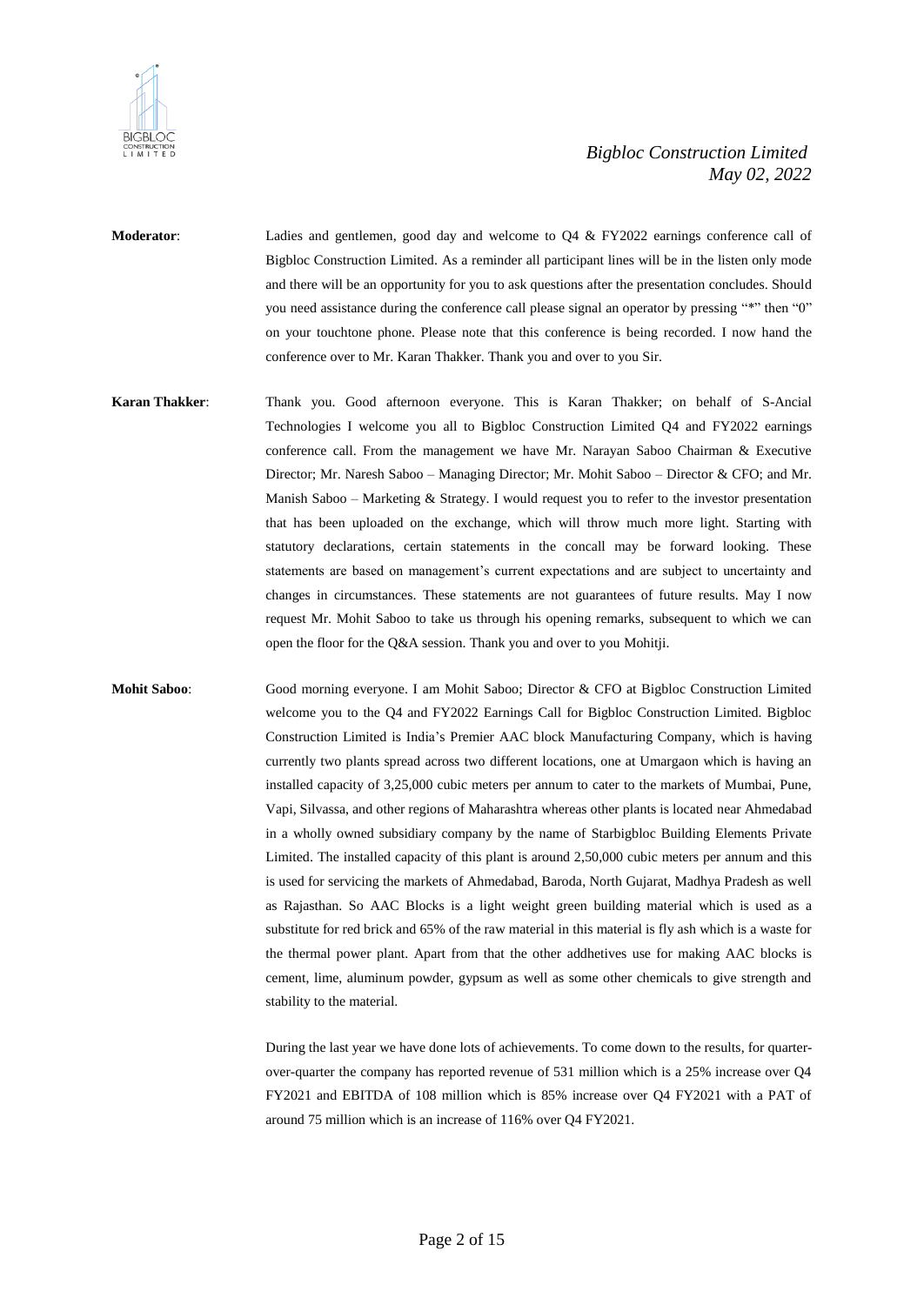

Coming down to the consolidated performance year-over-year for FY2022 against FY2021 the revenue has been reported at 1,752 million which is a 70% increase over the revenue from FY2021. The EBITDA has gone from 122 million to 277 million which is a 125% increase over FY2021. Moreover there has been a good volume increase also from 3,75,000 cubic meter per annum in FY2021 to 4,98,000 cubic meter in FY2022, and the EPS has also increased from 35 paisa per share to Rs.2.27 per share. The company has achieved excellent capacity utilization in the last year; also we have done some debottlenecking in the last year at our Umargaon unit whereby we have increased our capacity from 3,00,000 to 3,25,000 cubic meters per annum. We are one of the early companies in the country who is currently earning carbon credits for manufacturing of AAC Blocks. The project at Umargaon which was installed in 2012 was registered for carbon credit in the same year and at that point of time we had registered the project for 10 years, so the validity was expiring in FY2022 itself, but we have been able to get the project extended for earning carbon credit for further 20 years and now the expiry for the same at 2042, so we will continue earning carbon credit for the next 20 years.

Also last year has been a phenomenal year where we have been able to utilize our capacities to the maximum possible level and that is the reason that we have announced a few expansions in the company. In the quarter of December we did a JVA with a Thai company by the name of Siam Cement Group, "SCG" which is the Forbes 641 rated company and they are into various businesses, which involves construction, cement, petrochemicals, packaging, etc., and this will be their first investment in India whereby we will be setting up altogether a new Greenfield unit for manufacturing of AAC panels as well as AAC blocks. So we have just incorporated the company currently in which Bigbloc is holding a stake of 52% whereas SCG the Thai company is holding a stake of 48% and we will be setting up a Greenfield unit in the region of Ahmedabad with a capex of almost 55 to 60 Crores and a capacity of 3,00,000 cubic meters per annum. Also in the last quarter we did an announcement for increasing our capacities of AAC Blocks as well whereby as we are incorporating a wholly owned subsidiary of Bigbloc which is already done by the name of Bigbloc Building Elements Private Limited and we will be setting up a Greenfield unit in Palghar District at Vada from which we have recently purchased land of 9.5 acres and we will be setting up a plant with a capex of almost 60 to 70 Crores for which the manufacturing installed capacity will be 5,00,000 cubic meter per annum. This will be the largest AAC Blocks plant in India and post installation of these two units from currently the leader in Western India we will be the leader in India and we will become the largest company manufacturing AAC Blocks in the country. I now request the speaker to start the Q&A session.

**Moderator**: Thank you very much. Ladies and gentlemen, we will now begin the question and answer session. Our first question is from the line of Nishant Shah from Emkay. Please go ahead.

**Nishant Shah**: Hi! Sir, congratulations for the good set of numbers. Basically I have three questions, first is on the strategy part means since we are hearing the ACC Ambuja going off the field what will be the impact on the company?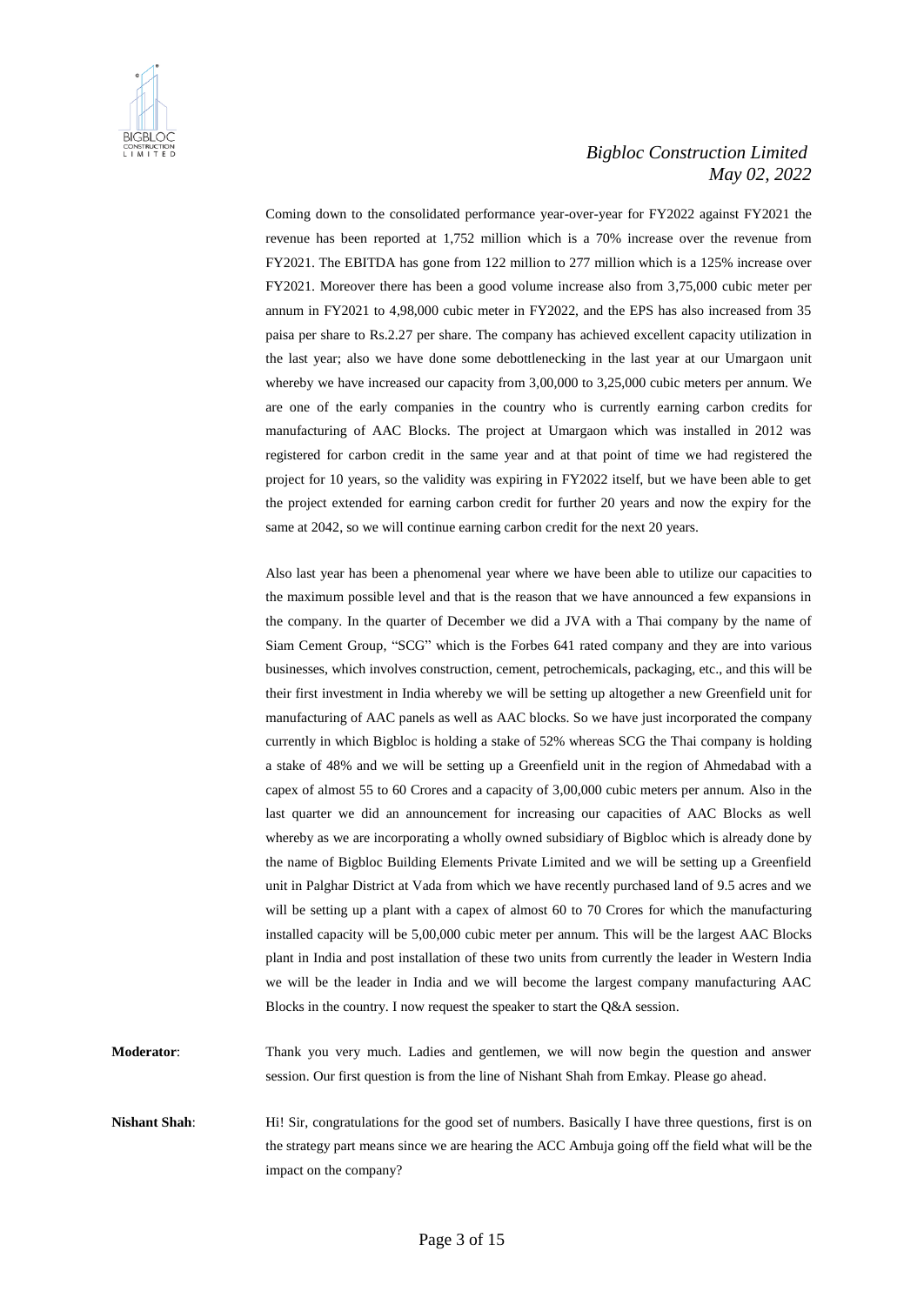

- **Manish Saboo**: Hello everyone, Manish Saboo here. ACC Ambuja basically yes, even currently the cement prices off late have gone up a bit and I think they have become steady at their levels. So even ACC Ambuja let's say being acquired by any of the companies which we are hearing about I do not see any impact honestly on supplies of cement and the region we are in currently we have various suppliers, so we have an option of buying cement from at least 7 to 8 suppliers so that ways I do not see any impact on the company's performances or working.
- **Nishant Shah**: On the company perspective, I think so it forms around 10%, 12% of the total revenue.
- **Mohit Saboo**: Currently if you see during the last year the revenue by sales of AAC blocks to Ambuja or ACC would have been around 3% to 4% so that is not a huge impact to be very frank and moreover the demand scenario and the real estate growth scenario is such that even if any customer like ACC or Ambuja moves out it is not much of a challenge as our sales are not concentrated on a single supplier at all. So to any single supplier our sales as of today would be maximum on an average 3% to 4% per month.
- **Nishant Shah**: So not much impact on it. Another question is on the marketing strategy, are you doing any kind of a PR or marketing advertisement something like that, so what is the strategy for that?
- **Manish Saboo**: We already have a PR in place and the company is doing financial PR as well and soon the company is planning actually to make NXTBLOC as a brand because as mentioned before we are currently the largest AAC manufacturer in Western India and the idea is to have, after these two plants we will be the largest in India and maybe in the next year we plan to shift from western region and have a PAN-India presence, so we are planning at marketing PR as well in current year.
- **Nishant Shah**: What will be the cost attached to it maybe any rough idea?
- **Manish Saboo**: That honestly needs to be figured out, but looking at the company's increasing productions and everything that will not be much looking at the overall production at all, and maximum what we are currently estimating is about Rs.2 lakh per month so that will not have much of an impact.
- **Nishant Shah**: That is all from my side. Thank you.
- **Moderator**: Thank you. Our next question is in the line of Pranay Jain as an individual investor. Please go ahead.
- **Pranay Jain**: Thank you for this opportunity and congratulations on the good Q4 numbers. I had a couple of questions and it's not short term it's a little long term, so for the next two years based on the capacities, which we are bringing on stream what is the kind of revenue and margins that we are looking at?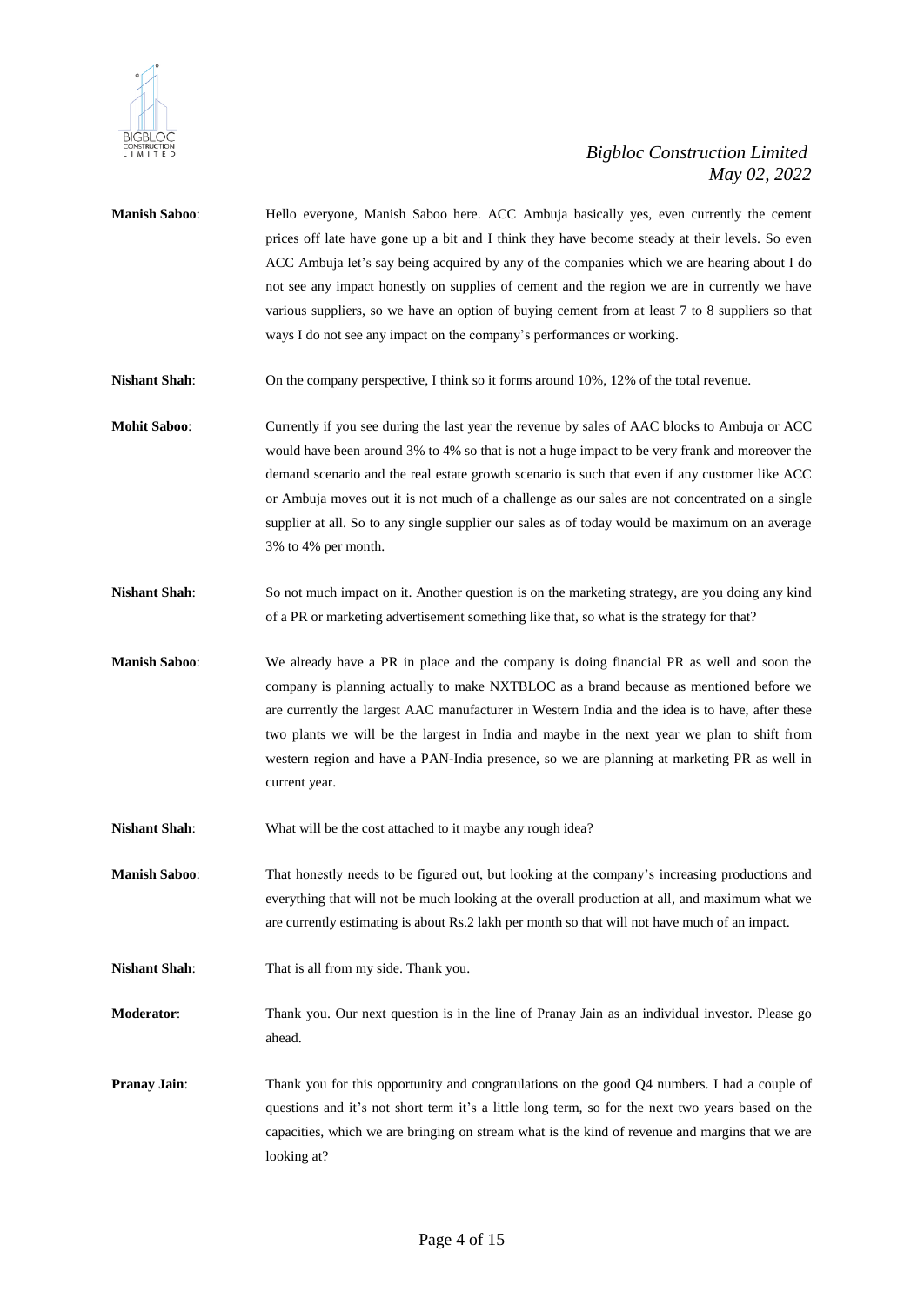

- **Mohit Saboo**: Just to get back to you for the next two years we have planned a capacity increase of almost 150% spread across two different locations. With the current capacities our revenue should be somewhere around 225 to 250 Crores for FY2023 and both the expansion that we are planning to do we intend to commercially begin the productions in the current year itself by March FY2023. Also with the revenue and everything for FY2024 we estimate the revenues of the company to almost go to around 500 to 600 Crores with the plant expansion and the margins and everything we can see similar margins that we saw in Q4 FY2023 to continue further as the demand scenario and everything is pretty good and real estate looks to be in a very good and strong shape with it.
- **Pranay Jain:** We would have capability of more value-added products I believe and wouldn't that provide some kind of fillip to the margins while demand remains steady or firm since infrastructure is also going to be a big pillar but what is the plan on lifting the margin profile over the next two to three years and what is the strategy going to be for the same?
- **Manish Saboo**: As mentioned before we have recently tied up with Siam Cement and we will be manufacturing these AAC panels in the new facility at Ahmedabad in which the margins will be way better than what we are actually getting currently in blocks. So looking forward to that the margin should improve, but the company when we are projecting anything we don't want to be very optimistic on our approach honestly and the company is even exploring some other building materials with the Siam Cement as well as some other construction chemicals which will be way higher in margins. Also these two facilities that the company is planning we will be registering them for carbon credits as well and the future of carbon credit market also looks fantastic. So at the end the company expects to generate about 2,50,000 to 3,00,000 carbon credits every year post 2023. Also the facility at Wada which is coming up with a capacity of 5,00,000 cubic meters, the company will be availing subsidy of up to 3 Crores every year from the Maharashtra government which will further add to the margins as well as the bottomline.
- **Pranay Jain:** In terms of new products something you mentioned on lines of construction chemicals could you give us a flavor of the new ones that you will be bringing to market in the next two years and what is the opportunity for the same, also who would be your key benchmarks in India for any of those products if they are existing?
- **Mohit Saboo**: Currently apart from AAC Blocks we are doing trading for other materials which includes Block Jointing Mortar which is a chemical used for joining of blocks as well as Ready Mix Plaster which is the plaster material used after the block wall has been completed. Apart from this we plan to add other construction chemicals like tile adhesive as well as gypsum plaster, so these are the other products that we are looking to add in the coming couple of years.
- **Pranay Jain:** So from non-AAC Block revenue what could that slice look like two years down the line from whatever it is presently?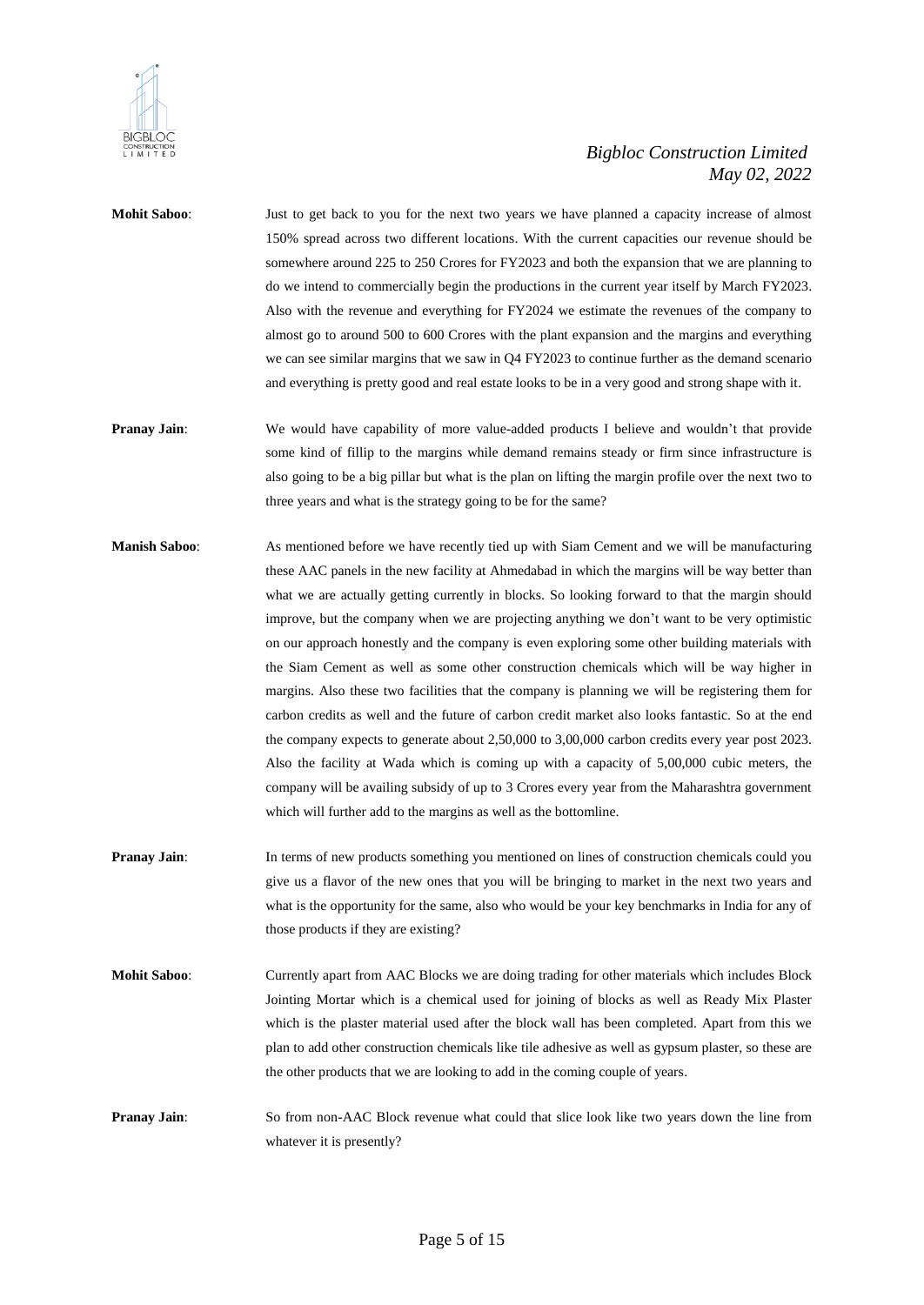

**Manish Saboo**: This will be maybe about 15% to 20% but even the panels will be about 15% to 20%.

**Pranay Jain**: Got it. I will get back in the queue and if I have any followup I will ask later. Thank you.

**Moderator**: Thank you. The next question is from the line of Palak Agarwal from Prabhudas Lilladher. Please go ahead.

- **Palak Agarwal:** Hi Manish, and hi Mohit. Basically I have two or three questions. You have mentioned in your presentation that the new capacities which is coming up in Palghar has 60% subsidy from government and you are doing capex of about 75 Crores, so is this capex amount you mentioned is net of subsidy or with subsidy and the followup question on the same is that do you get subsidy in all the regions or in select region?
- **Manish Saboo**: There is a subsidy only in Vada region and other than that maybe some other regions of Maharashtra as well but nearby Bombay Vada was best suited for manufacturing of AAC Blocks, Bombay and Pune being the largest market and this subsidy will be getting about 30 Crores of total subsidy which will be spread across 10 years and basically we will be getting SGST refund up to 3 Crores or else interest subvention or power subsidy, so it will be a mix of all three, but the total subsidy that we will be able to get will be maximum 3 Crores per annum.
- **Palak Agarwal:** The 75 Crores include subsidy amount right?
- **Mohit Saboo:** No this is the gross capex; we have not considered anything for subsidy in this so far.
- **Palak Agarwal:** Okay this is not net of subsidy I just wanted to clarify it and another thing is that what are the key factors which could have contributed to this big jump in margins and what are the sustainable margins you guys are having in your mind?
- **Mohit Saboo:** So what has happened in the last 15 to 18 months is this is a direct substitute for red bricks and red bricks used to be in the price range of almost Rs.2,200 a cubic meter whereas AAC Block used to be in the price range of Rs.2,500 to Rs.2,800 a cubic meter this is I am talking about almost 18 months back, but during the last 18 months post-COVID what has happened is the price for red bricks has also started to climb up and at one point of time the price of red brick had almost tripled from Rs.2,200 to Rs.6,500 a cubic meter whereas AAC Blocks are currently in the price range of approximately Rs.4,000 to Rs.4,200 a cubic meter and red bricks are currently in the price range of around Rs.5,000 to Rs.5,500 a cubic meter. So this is one big reason that these margins have improved as the competitive product is in shortage and their prices have also increased a lot. So it is adaptation of AAC Blocks against red bricks which is now the conversion demand is taking up quite rapidly. Earlier around five seven years back the share of AAC Blocks in the walling material market was just around 3% to 4% which today is at around 10% to 11% and this share should keep on increasing time-over-time and if you see our margins and all then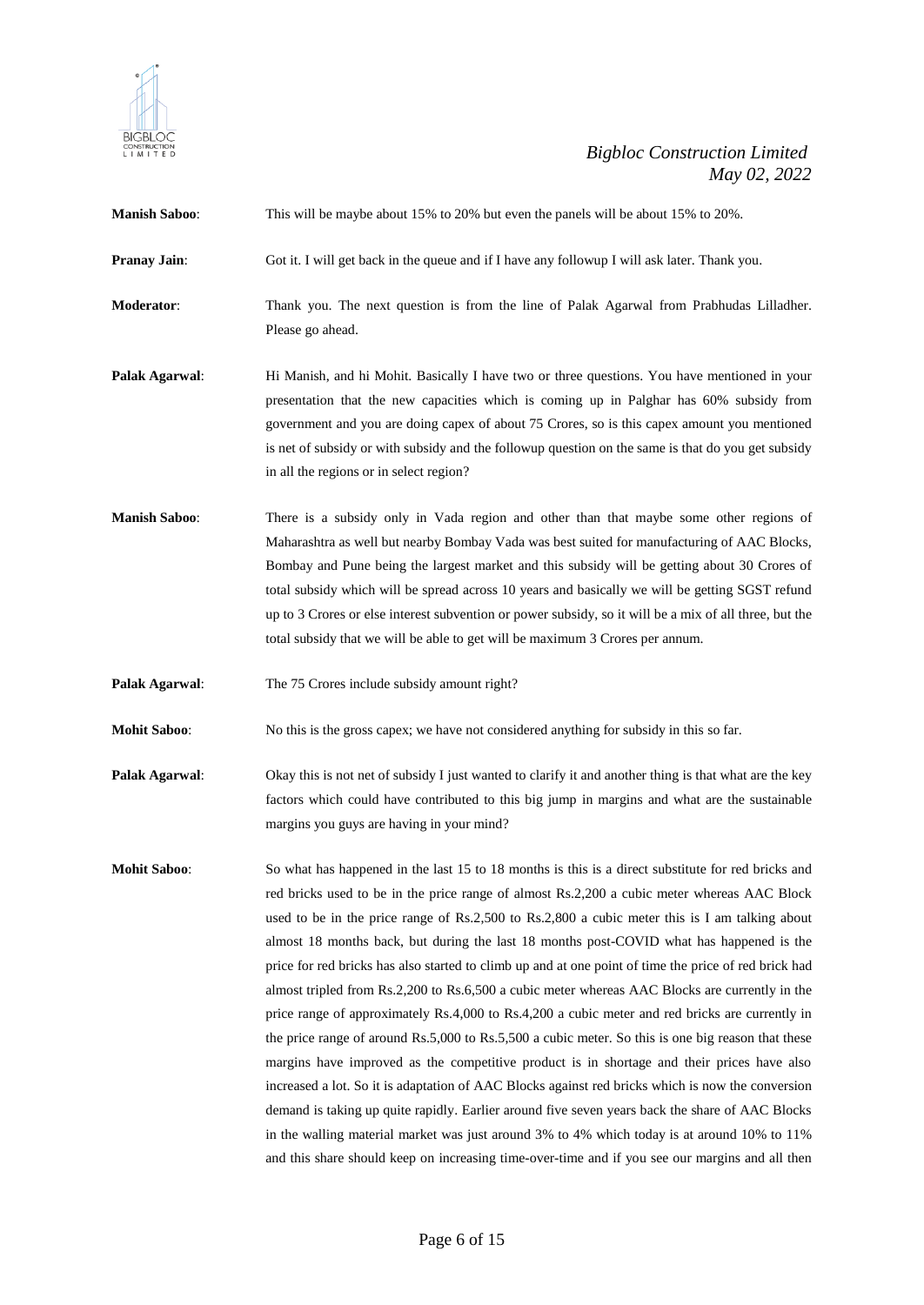

the margin that we have seen in Q4 FY2022 I think similar margins are sustainable at current levels maybe we can see further improvement but these are easily sustainable.

**Palak Agarwal:** So you are saying that the jump in margins are mainly because of two reasons one is the higher conversion from red bricks into block and another one is the higher price?

**Mohit Saboo**: Yes and also the capacity utilization in this year has been far better than the earlier year, for FY2021 the capacity utilizations were much lower.

- **Palak Agarwal:** My last question would be as you have mentioned to one of the previous participants that panels which are going to be commissioned from next year almost up to 12 months that would contribute around 15% to 20% to the revenue so could you please give me a bifurcated growth number for blocks and panels and some percentage in revenue growth for maybe next three years or so because panels is something which is introducing new to these countries, it is at a very initial stages?
- **Manish Saboo**: Yes, so the plant that we will be installing will be capable of manufacturing blocks as well panels, so to start with we plan to start develop the market and so we have already started selling these panels currently we are importing them and already developing a market and the market response is quite positive for the sale, so eventually we will be starting maybe with a production of about 30% - 35% panels and remaining blocks which as the demand increases we can shift from blocks to panels. So this will be currently at our Ahmedabad facility and going forward even our current facility with a small capex we can convert them into panels as well, so panels is definitely the future product, but yes, AAC is the current product so we are seeing good conversion from red bricks to AAC blocks and maybe future five to seven years down the line so it will be all AAC panels going forward.
- **Palak Agarwal:** But I would be more interested in listening to the growth number. For example in your block segment could grow by this number or your panels, so you mentioned the whole revenue guidance that is around 200 to 250 Crores in 2023 and in 2024 as well, so I would need a growth number that your panel segment would grow maybe by 15% - 20% or higher than that or something like that?
- **Manish Saboo:** To give you a revenue guidance for FY2023 with the current installed capacity we see our revenue to be around 225 to 275 Crores as the plant expansion should also start probably in Q4 FY2023 to some extent and for FY2024 we see the revenues somewhere to be in the range of 550 to 650 Crores out of which from blocks we see a revenue of almost 500 Crores and from panels around 40 to 60 Crores somewhere.
- **Palak Agarwal**: Out of your three segments panels, blocks and your ancillary construction related products, which would fetch more margin, blocks or panels?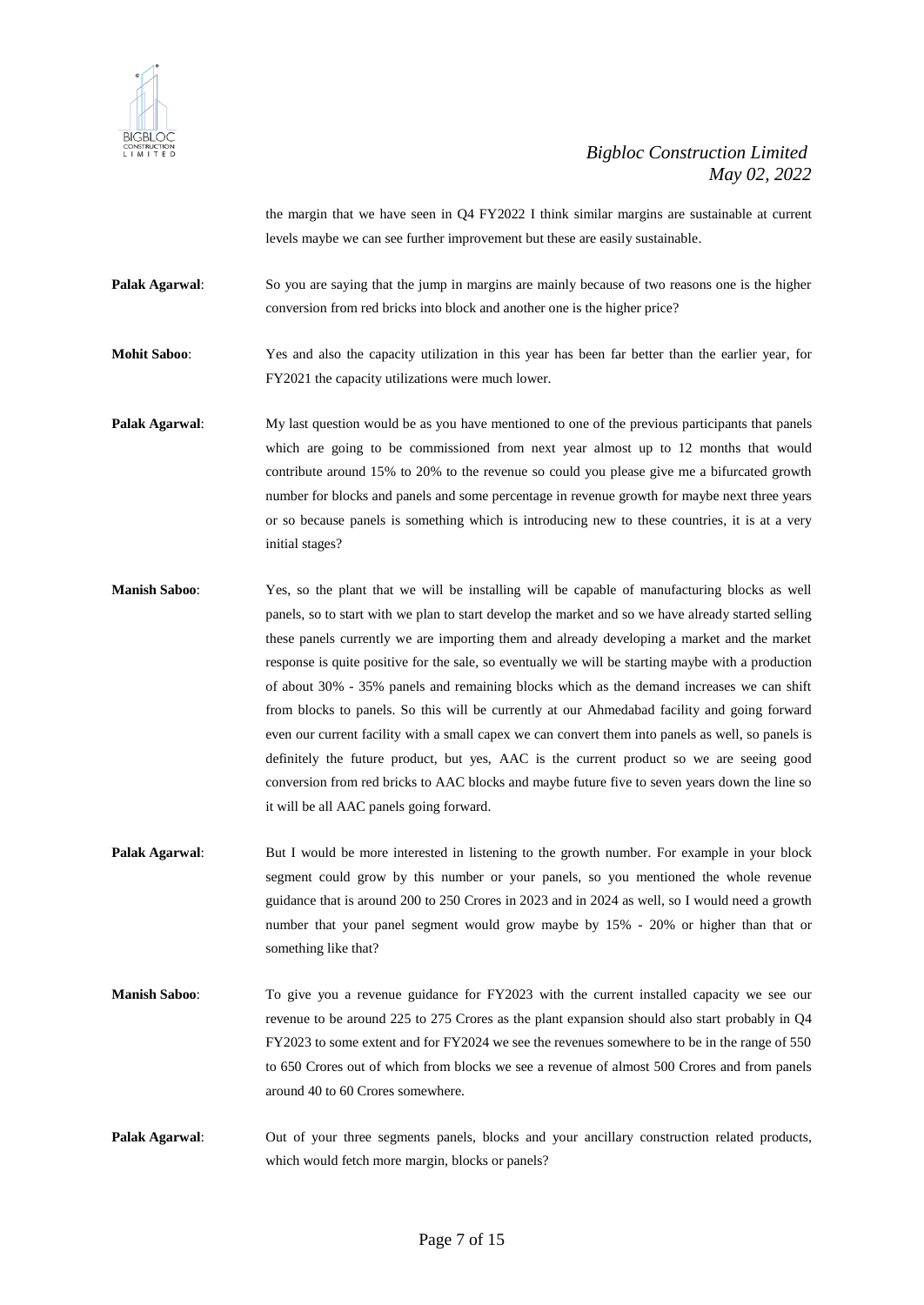

**Manish Saboo**: In the initial phases blocks because panels being a new product initially the market adaptation and everything might take a little time so we won't be able to command premium over it, but as and how we see adaptation of panels the panels would definitely have a better margin as it is a more value-added product. **Palak Agarwal**: Thank you. **Moderator:** Thank you. Our next question is from the line of Faisal Hawa from H.G Hawa & Co. Please go ahead. **Faisal Hawa**: Would any kind of a co-branding strategy or with a superstar or a cricketer make a sense for us like it has done for Astral Poly Technik recent for Prince Pipes and all so would that kind of a strategy work for us for having a very good brand first up because you do have the first mover advantage? **Manish Saboo**: I don't know if a cricketer or someone but yes a good branding will definitely help but that I think we should be looking at once we have a PAN India presence which we plan to cover up in the next two to three years' time, so maybe once we are there when we have a facility in north as well as south, so then we will be looking at having some sort of a more branding. **Faisal Hawa**: Till the time others are not waking up to the opportunity what kind of a timeframe do you feel that you have to go PAN India and how much percentage of the net profits or the net cash flow that you generate would you like to invest back into capex and get the further production up and because you have an advantage it seems that your new plants the go-to market is much lesser by the time you set up the unit and you can sell it is a very short capex period? **Mohit Saboo:** Can you come back on the question again we did not get it very clearly. **Faisal Hawa**: Yes, so what I meant is that capex period is quite low for us and we are already generating good operating cash flows what percentage of operating cash flows would you like to put that into capex and expand quickly so that this first mover advantage is converted into like a permanent advantage? **Manish Saboo**: So the capex period when we said that installation of plant and everything we with our expertise are able to achieve the same in about eight to ten months period whereas other companies take about maybe anywhere between 18 and 24 months to install a plant and coming back to your question so we will be investing all our profits and all the cash flows back in the same business and going forward I think post this year's expansion plan which is for these two plants next year we will be planning at again to have two more facilities hopefully one somewhere in North or Central India and one will be in South India so that is what the plan is.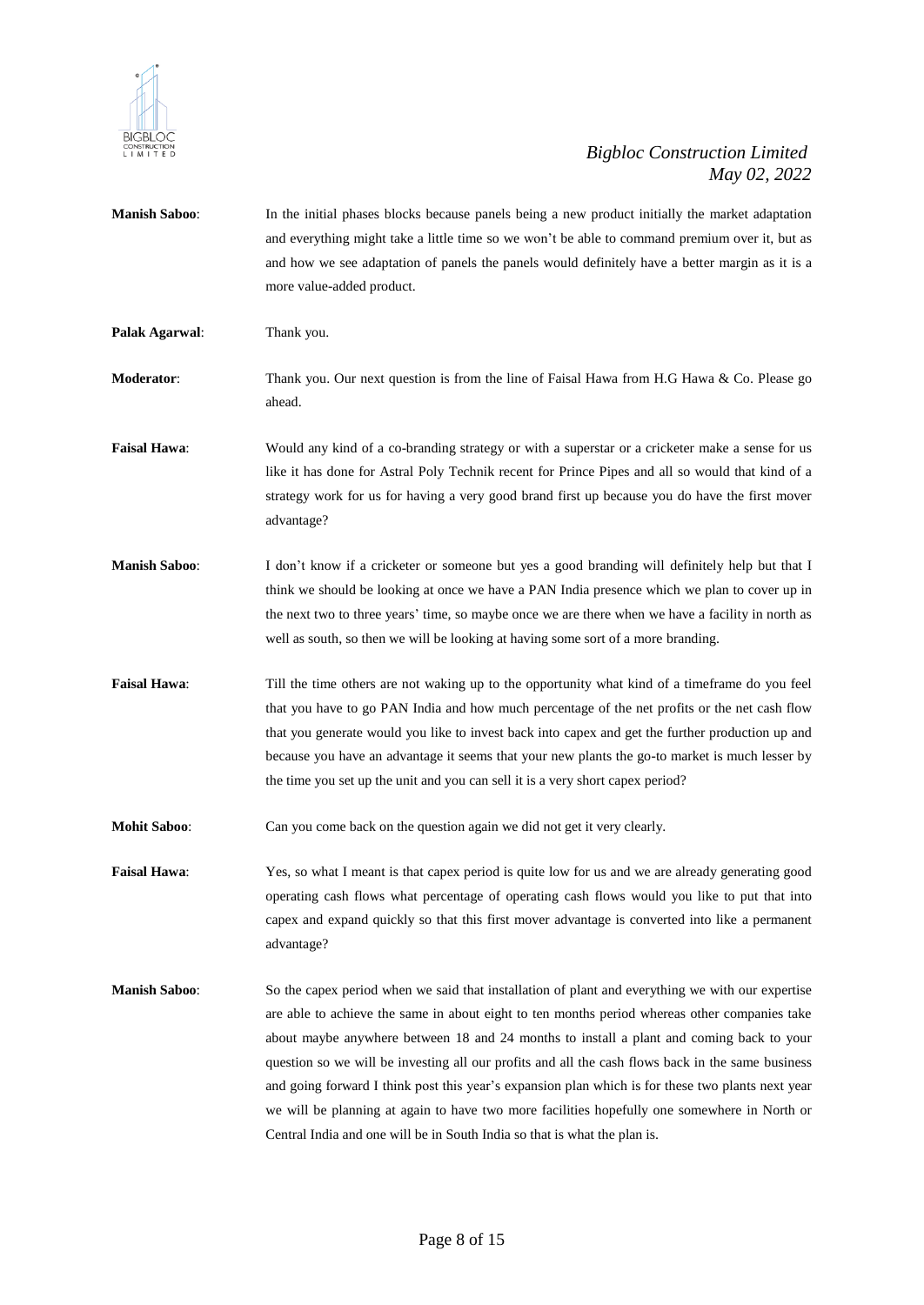

| <b>Mohit Saboo:</b>  | Also just to give you a more brief intro on it, the current levels of data are quite low, Bigbloc is<br>completely a debt free, we just have some working capital limits for the Bigbloc Plant at<br>Umargaon and for the plant in Ahmedabad we just have a term debt of almost 12-13 Crores with<br>a working capital limit of 3-4 Crores so that is the only debt on the company. Apart from that we<br>have some commercial vehicle loans which are also on the books of the company and that is the<br>reason that the total debt is around in the range of 40 to 45 Crores. |
|----------------------|----------------------------------------------------------------------------------------------------------------------------------------------------------------------------------------------------------------------------------------------------------------------------------------------------------------------------------------------------------------------------------------------------------------------------------------------------------------------------------------------------------------------------------------------------------------------------------|
| <b>Faisal Hawa:</b>  | What kind of technical expertise that will Siam get into the group and how can we really benefit<br>from it?                                                                                                                                                                                                                                                                                                                                                                                                                                                                     |
| <b>Manish Saboo:</b> | Siam Cement is already manufacturing panels at two or three units in Thailand, Indonesia, so as<br>it is a new product, new technology so they will be helping us and their technical expert from<br>Thailand will also be present in India. Also we are exploring as I mentioned before we are<br>exploring some other materials as well because Siam has a portfolio of I think about 10 to 15<br>building odd materials so Company is exploring the same to get the same in India as well.                                                                                    |
| <b>Faisal Hawa:</b>  | There is an export potential for this also?                                                                                                                                                                                                                                                                                                                                                                                                                                                                                                                                      |

**Manish Saboo:** Well currently the local demand itself is so good that I don't think there is any need for export. Yes, the product can be exported and has been exported in past to countries where the freight has been less like Middle East as well as Sri Lanka, but currently I think the international freight rates are very, very high, so I do not see any opportunity as of now.

**Faisal Hawa:** So would it be a fair assumption to make that for the next four to five years we will at least grow like 15% to 20% on volume terms?

**Manish Saboo**: We plan to grow more than that, but yes, we can actually assume that.

**Faisal Hawa**: Are you seeing any green shoots from the real estate sector on ground from most of the developers and where the demand is coming up and the payment itself are also improving?

**Manish Saboo**: The real estate is doing very good and as Mohit mentioned before we are seeing a very good conversion demand. So now the demand that we are seeing is coming from small villages as well which were unheard of before about two to three years, so that demand is also picking up and which is really helping the industry.

**Faisal Hawa**: Any social media campaign that we can plan around the ESG theme and kind of make our brand a much more youth oriented brand also, well you know the youth itself creates the demand for the product by saying that we will not use the old traditional bricks?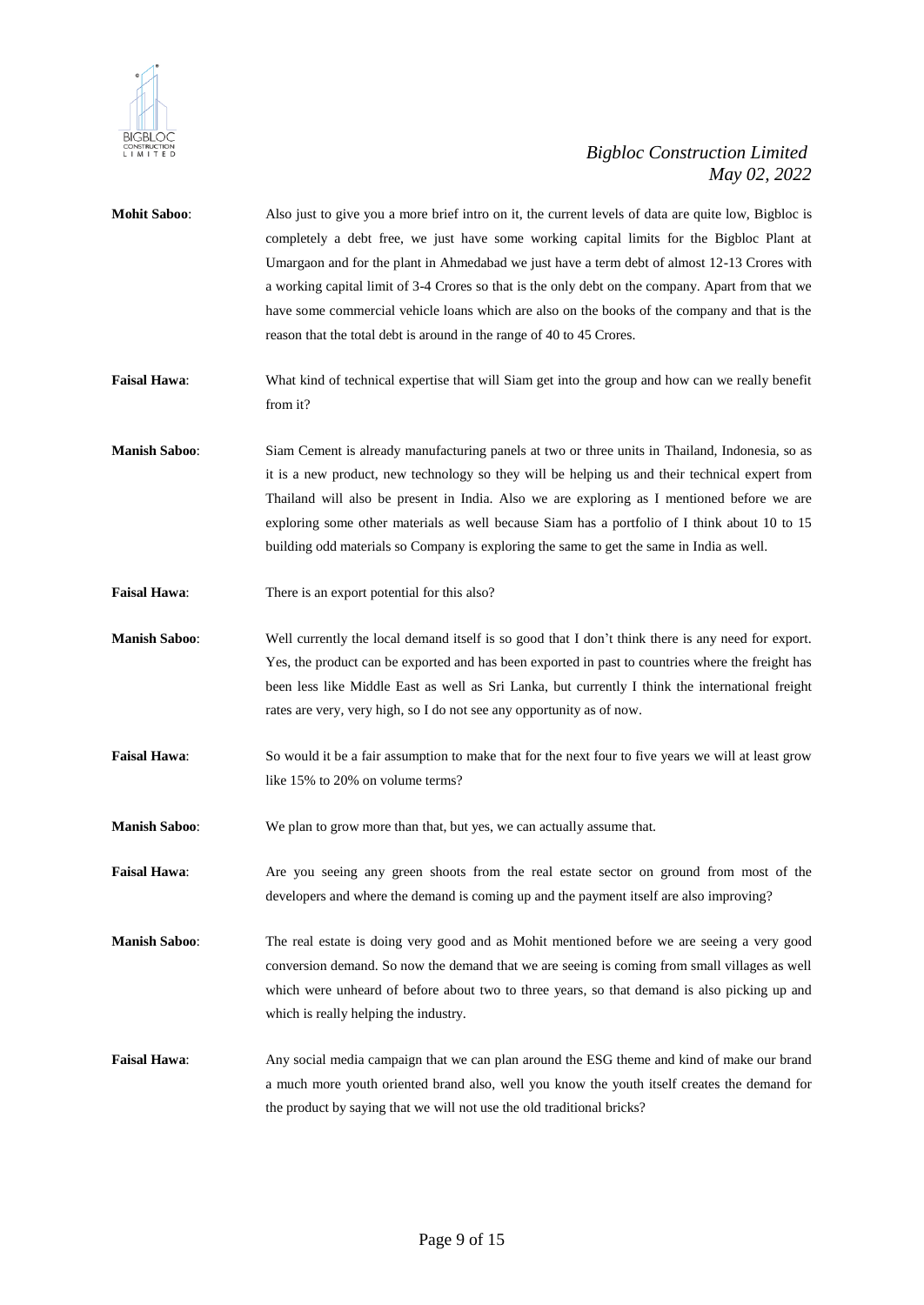

- **Manish Saboo:** So we are exploring the same, we have actually appointed a new PR as well and we are actually working on these lines, so I am sure we will be doing a lot more than what we have done in the past on the PR front.
- **Faisal Hawa:** Thanks a lot for answering all my questions so well.
- **Moderator**: Thank you. Our next question is from the line of Kartik Mediratta from Niveshaay. Please go ahead.
- **Kartik Mediratta**: Congrats for a good set of numbers. My question is that how difficult it is for those cement manufacturers to enter into AAC Blocks?
- **Mohit Saboo**: The capex of one plant, in terms of capex it is not at all difficult for anyone to enter a plant. So there are the likes of UltraTech who had set up two different plants one in Vada District and another near Hyderabad, but both their plants went shut, currently also the Vada plant is completely shut and they could not get the right product, they were running at a rejection level of approximately 15% to 20% from what we hear in the market and we on an average run at a rejection level of almost 3% to 4% so because of such high levels of rejections it turned out very difficult and the other cement players the likes of Ambuja, ACC and everyone has decided to get contract manufacturing done from the existing AAC players instead of themselves venturing into manufacturing of AAC Blocks. As the main criteria for cement players is sale of their cement and that is the reason that they are getting into forward integration.
- **Kartik Mediratta:** What is the impact of current power crisis in Gujarat any impact?
- **Manish Saboo**: Gujarat is doing still fine, we do have some staggering of about 8 to 10 hours once in a week, but our power requirements are comparatively very less, power cost per cubic meter is hardly Rs.40 to Rs.50 and I do not think it will have any impact on us honestly.
- **Kartik Mediratta**: Okay that is it from my side. Thank you.
- **Moderator**: Thank you. Our next question is from the line of Pranay Jain as an individual investor. Please go ahead.
- **Pranay Jain**: I wanted to understand in our long-term ambition of becoming a PAN-India player which will be the next focus markets since we would be serving West very well so where would we like to set up a plant next because if we look at competition there have been a couple of announcements recently may not be large players but for example there is Renaatus which has announced 100 Crores investment for which commercial production will start from this financial year itself and they are going to focus on Tamil Nadu and Kerala from the markets of Coimbatore so that being a good market what are we looking at after two years?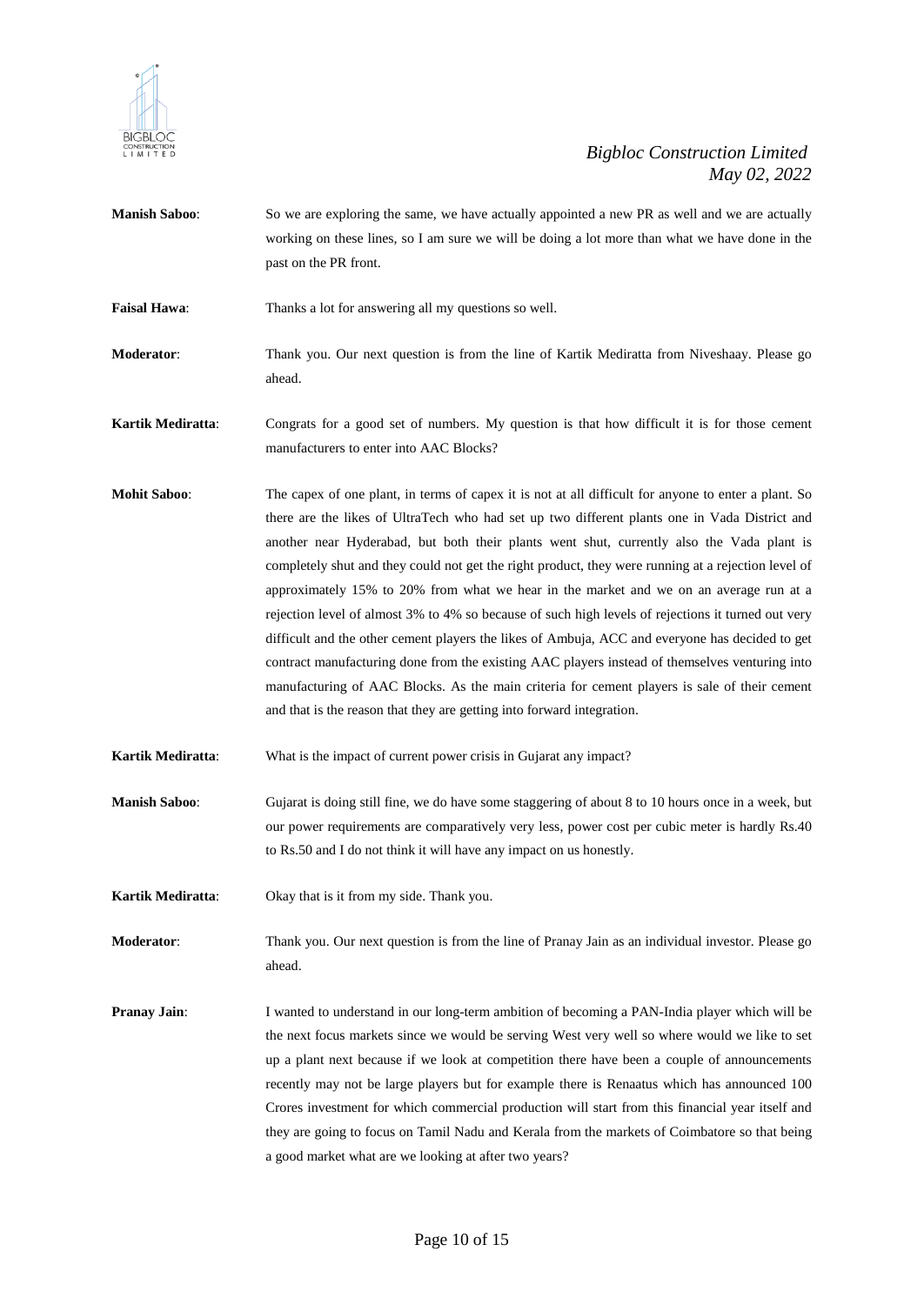

**Manish Saboo:** Before the company had taken over this facility at Ahmedabad which is currently running as a wholly owned subsidiary "Starbigbloc Building Element" the company had identified a location near Bengaluru to set up a plant there. So we will be exploring one plant near Bengaluru next year and the second location which is honestly there in our mind is either somewhere in Madhya Pradesh because the development there is quite good or else somewhere near NCR, so one will be south that is for sure and one will be somewhere one of these two regions. **Pranay Jain**: These investments would be in the ballpark of 75 to 100 Crores? **Manish Saboo**: Yes. **Pranay Jain:** Also what is the vision of SCG for this JV over the next decade what kind of scale do they see if you can give some indicative numbers and by becoming maybe a one stop shop in this area what could be our product profile as per two, three key segments and something like that because I am sure this being their first investment and seems like a sunrise space so before other competition starts making a bigger foothold I am sure they would have had long-term plans with you also if something you can share on that front? **Manish Saboo**: Well honestly currently what I can tell you is that SCG has ventured into India so they have not come in to India for just this one plant otherwise they would not have done it. So even their vision is pretty big and we are already exploring as I said other materials, other region for AAC Blocks as well as AAC panels, but I think currently it will be too premature to make more comments on the same, but, yes, I can assure you that SCG has entered India with a very large vision and I am sure the association should be quite fruitful with them. **Pranay Jain:** Just last on the competitive scenario which are the kind of capacities that are coming up in the next 18 to 24 months the large ones I would want to know in the industry? **Manish Saboo**: In the western region there are some facilities coming up, but I think most of the facilities that are coming up are smaller plants 1,00,000 to 1,50,000 cubic meters and new players whereas in near Bombay I think there is a Magicrete which is expanding and maybe there might be again some two, three smaller plants coming up. **Pranay Jain**: So our current market share so far would be what and any ambitions over the next three to four years how you would want it to read like double from the present and so on just some indicative numbers that you could provide? **Manish Saboo**: Our current market share somewhere would be in the range of 12% to 15% approximately in the Western India and the plant expansion we intend to almost make it to 25% to 30% in the coming one to two years. **Pranay Jain:** Got it. Thank you.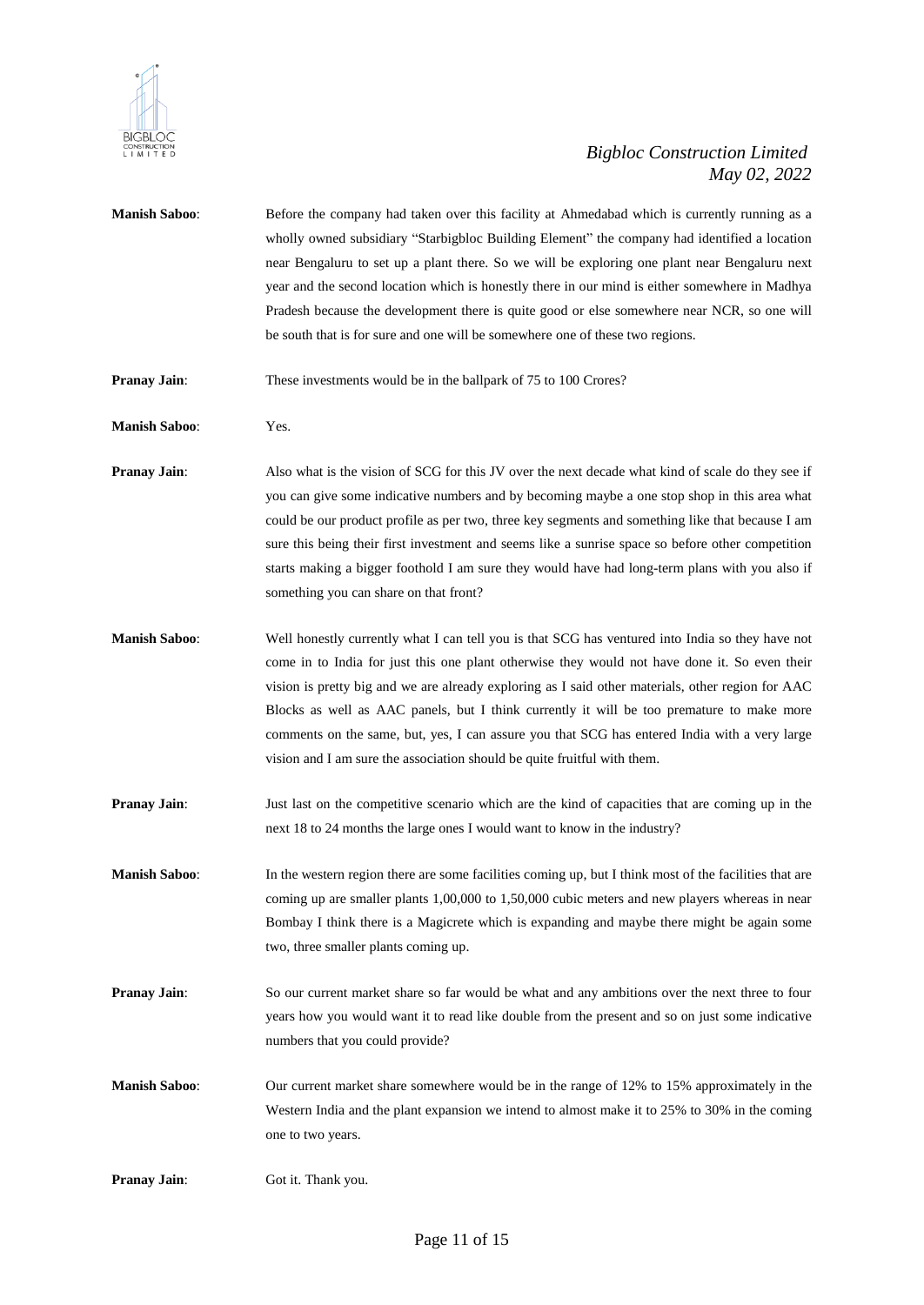

- **Moderator**: Thank you. Our next question is from the line of Harshita Gupta as an individual investor. Please go ahead.
- **Harshadha Gupta**: Hi! Sorry I joined in a little late, so apologies if the questions are repetitive. I just wanted to know that as per your earlier notification with regards to the joint venture with SCG you were going to come up with a plant in Gujarat any progress on that front?
- **Manish Saboo:** For the same the land has been identified and the due diligence for the same is on. The company has already been incorporated and we are planning commercial production in current financial year.
- **Harshadha Gupta**: What is the proposed time of commencement for operation for that plant would be?
- **Manish Saboo**: We are actually planning to start commercial productions by Jan 2023.
- **Harshadha Gupta**: What is the capex for that plant be and how much would it add to our revenue?
- **Mohit Saboo:** The plant with SCG would be of 3,00,000 cubic meter capacity and it should give us revenue of approximately 100 to 125 Crores per annum.
- **Harshadha Gupta**: Also what would the source for this capex be, what would the percentage of debt and equity be?
- **Mohit Saboo**: In this wholly owned subsidiary 52% will be held by Bigbloc and 48% will be held by SCG and we will avail a debt of almost 60% to 65% and for the balance portion which will be done through internal accruals or through promoters' contribution and unsecured loans as we get.
- **Harshita Gupta**: Thank you.
- **Moderator**: Thank you. Our next question is from the line of Rakesh Yadav as an individual investor. Please go ahead.
- **Rakesh Yadav:** Any increase in cost of blocks during this month and have you passed on the cost increase to the customer?
- **Manish Saboo**: There has not been much of an increase in the current month, just maybe the cement prices might have gone up by Rs.10-Rs.15 per bag and other than that there has not been much of an impact on any other raw material.
- **Mohit Saboo**: Whatever the cost has increased we have been able to pass it on in the current month itself.
- **Rakesh Yadav**: Since we are scaling up with addition of these plants how about our dealer network strengths?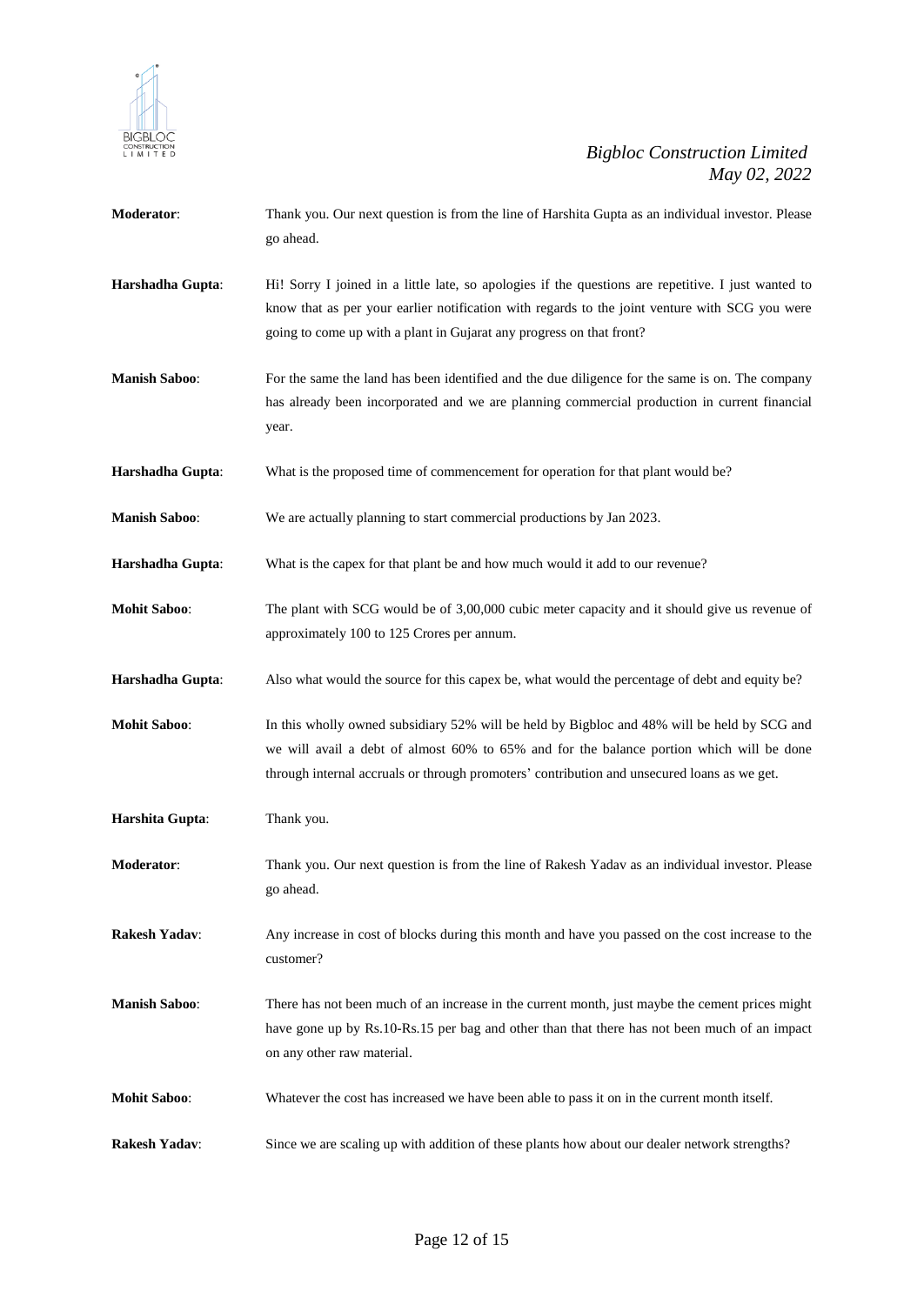

- **Mohit Saboo**: Just to give you a brief more understanding on that around two to three years back our sales through dealers used to be in the range of 20% - 25% which is now almost in the range of 55% to 60% and around 25% - 30% sale is to the corporates which includes the like of Lodha, L&T, Runwal, B G Shirke, Adani and all such customers and only around 10%-15% sale is to direct builders, so every quarter we have been able to get new dealers on board and thereby increasing our market share or market presence.
- **Rakesh Yadav:** Any developments on penetration to Tier-2 cities?
- **Manish Saboo**: We are already selling to Tier-2 cities like Baroda, Nadiad, Anand, Vapi, Silvassa we already have good presences here and in fact Tier-2 now we are even able to sell material as I mentioned before to small villages as well because the brick prices are actually shot up and their demand has increased, also brick is also in short supply that demand is coming in from Tier-2, Tier-3 cities as well.
- **Rakesh Yadav**: Last question from me correct me if I am wrong. I believe the bricks have now come under the GST bracket so what impact do you see on the brick players and will we benefit from this?
- **Manish Saboo**: Well definitely we will benefit out of it brick has come under 12% GST and before I think this industry had no taxation or anything so any sort of taxation or compliance they will face I am sure a little difficulty and I am sure their productions and everything will also get affected and it will even have a cost impact on them, which they will be passing on to the builders and which will further lead to increase in brick prices, so yes it is definitely beneficial for us.
- **Mohit Saboo**: The government is also trying to continuously increase overall compliances for the brick industry, so whoever is the organized player in the brick industry they will only be able to sustain as per our understanding and also the organized sales, the selling price and all are comparatively higher as compared to the unorganized players. Moreover with a further increase in diesel and transport costs and everything so that would also have a higher impact on red bricks as compared to our product because the density of AAC blocks is one third that of bricks, the transfer cost should also increase efficiently more.
- **Rakesh Yadav:** Thank you so much that is all from me. Thank you.

**Moderator**: Thank you. We have our next question from the line of Viral Parekh from Systematix Group. Please go ahead.

**Viral Parekh:** Actually I wanted guidance on the prices, so do you see the prices of AAC Blocks sustaining at higher levels even going forward like in the next one year or two years or you see a declining trend in the prices or like stability in the prices at these levels what is the outlook on the prices?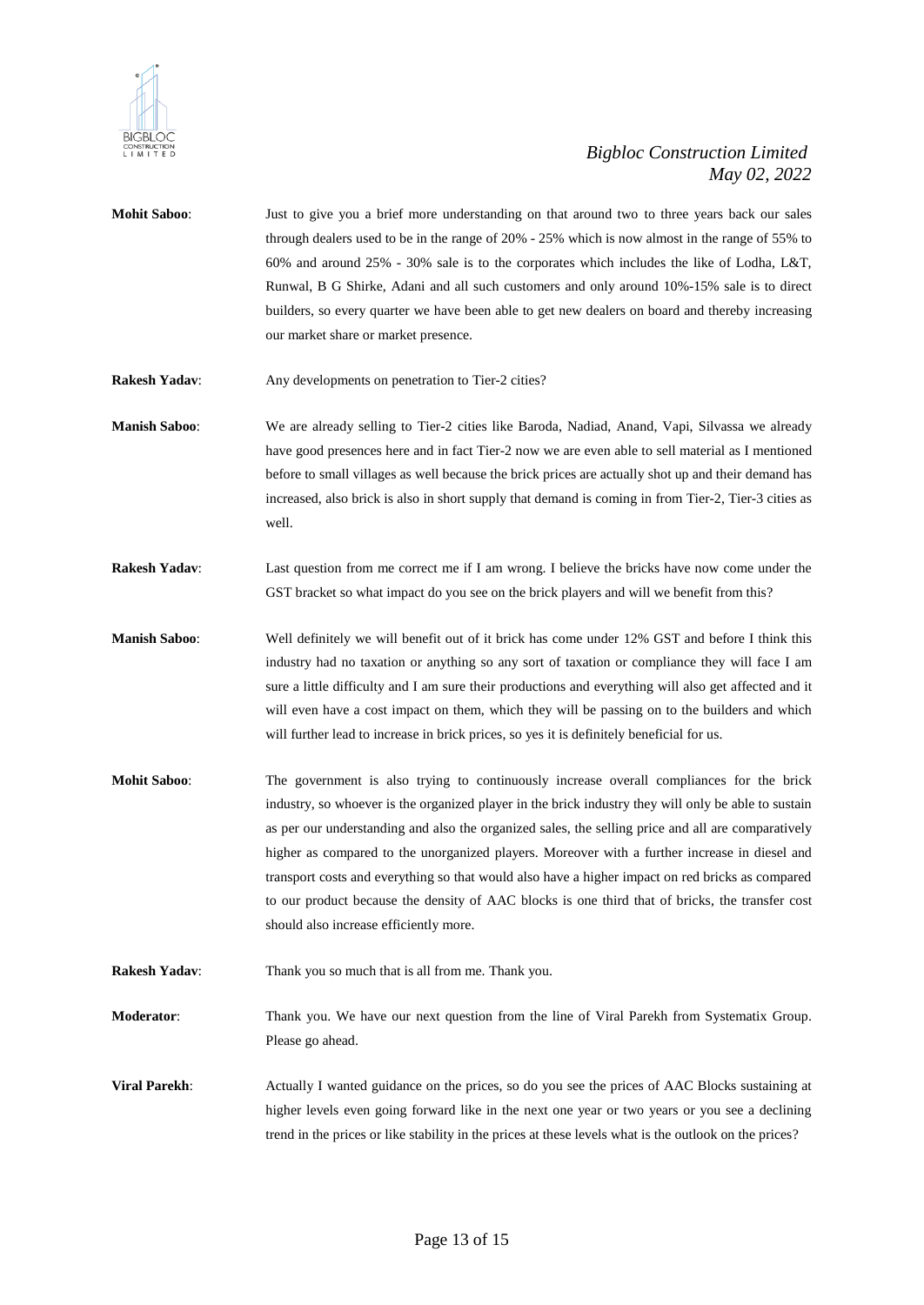

**Manish Saboo**: We do not see any declining trend to be very frank either the prices should keep on remaining stable or if there is any cost escalation we can see similar price increment going forward at least.

**Viral Parekh:** Thank you.

**Moderator**: Thank you. We have the next question from the line of Pawan Roy as an individual investor. Please go ahead.

- **Pawan Roy:** Hi! Good afternoon everybody, heartiest congratulations for the excellent number which we have produced. My question is pertaining to the presentation then you have mentioned that the total global size of the AAC industries is about \$15 billion and it is growing at a rate of 7.5 CAGR my question is what is the size within the Indian market and from within the Indian market what is the total size of the AAC blocks that is the bricks and AAC put together what is the size of AAC block in terms of cubic meter and what is the market share of the organized player versus nonorganized player because there are more than 150 plants and what do you expect that CAGR will be there in India this was my first question and the second question is that I see we are running at more than 100% capacity utilization and we do not have any means to go beyond 100% for the next nine or one year that is a timeline set by you for the capex to realize so what is the strategy of the company meets the increased demand within this sector so that at least we are able to match the CAGR of the sector within India?
- **Mohit Saboo**: Just to brief you about the status of plants in India. So as mentioned in our PPT there are almost about 150 to 175 AAC Blocks plant across India and the total AAC Blocks installed capacity would be somewhere around 1.5 Crores cubic meter per annum, but this product is such that it gets difficult to transported beyond a distance of almost 300, 400 kilometers so if we see the western region the installed capacity in western region would be somewhere around 70 to 75 lakh cubic meter per annum at the max and out of that we have a current installed capacity of 5.75 lakh so our share is somewhere around 7% to 8% of the western region. Moreover just to brief you about the organized and unorganized players so out of this 150, 160 plants almost around 25 to 30 plants are in the organized players who have more than one plant across India rest almost 75% to 80% are unorganized players that is what we can bifurcate and just to brief you about the increased demand and the supply shortage so that is the reason that in the last two quarters we have done these announcements of capacity additions which will be done in the upcoming eight to nine months so that we can fulfill the shortage of products.

**Pawan Roy:** That means there is no plan to augment capacity by outsourcing from the unorganized players?

**Manish Saboo:** No, honestly most of the players must be running at full capacity as there is pretty good demand and yes we are definitely planning to start our commercial productions at the Vada unit at the earliest so that's how we are working and maybe we should be able to start the production by